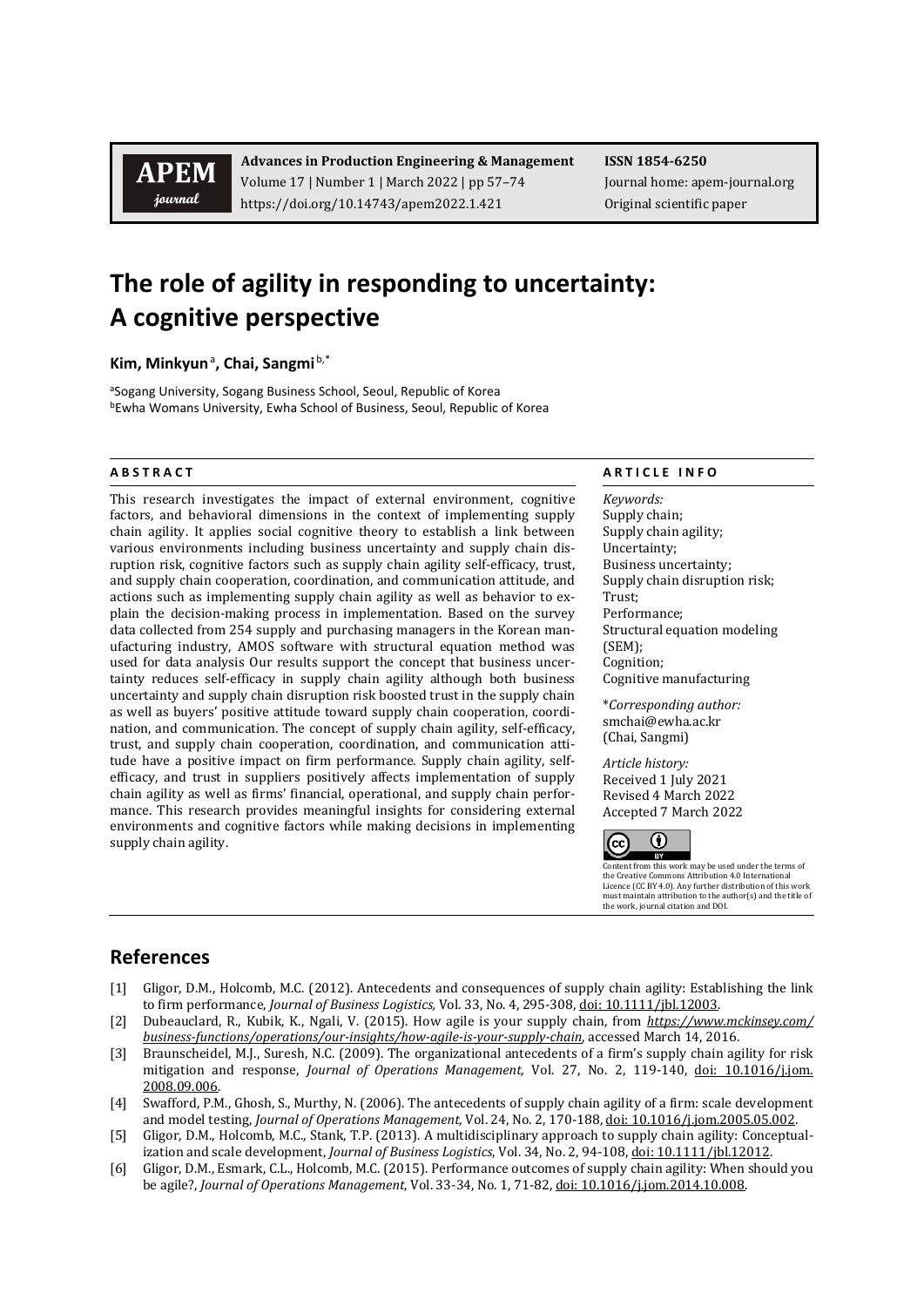- [7] Bandura, A. (1986). *Social foundations of thought and action: A social cognitive theory*, Prentice-Hall, Englewood Cliffs, New Jersey, USA.
- [8] Bandura, A. (2001). Social cognitive theory: An agentic perspective, *Annual Review of Psychology,* Vol. 52, No. 1, 1-26, [doi: 10.1146/annurev.psych.52.1.1.](https://doi.org/10.1146/annurev.psych.52.1.1)
- [9] Kim, M., Chai, S. (2016). Assessing the impact of business uncertainty on supply chain integration, *The International Journal of Logistics Management*, Vol. 27, No. 2, 463-485[, doi: 10.1108/IJLM-11-2014-0175.](https://doi.org/10.1108/IJLM-11-2014-0175)
- [10] Kim, M., Suresh, N.C., Kocabasoglu-Hillmer, C. (2015). A contextual analysis of the impact of strategic sourcing and E-procurement on performance, *Journal of Business & Industrial Marketing,* Vol. 30, No. 1, 1-16[, doi: 10.1108](https://doi.org/10.1108/JBIM-01-2012-0010) [/JBIM-01-2012-0010.](https://doi.org/10.1108/JBIM-01-2012-0010)
- [11] Ambulkar, S., Blackhurst, J., Grawe, S. (2015). Firm's resilience to supply chain disruptions: Scale development and empirical examination, *Journal of Operations Management,* Vol. 33-34, No. 1, 111-122, [doi: 10.1016](https://doi.org/10.1016/j.jom.2014.11.002) [/j.jom.2014.11.002.](https://doi.org/10.1016/j.jom.2014.11.002)
- [12] Li, Y., Zhen, X., Qi, X., Cai, G. (2016). Penalty and financial assistance in a supply chain with supply disruption, *Omega,* Vol. 61, No. 2, 167-181, [doi: 10.1016/j.omega.2015.12.011.](https://doi.org/10.1016/j.omega.2015.12.011)
- [13] Trkman, P., McCormack, K. (2009). Supply chain risk in turbulent environments A conceptual model for managing supply chain network risk, *International Journal of Production Economics,* Vol. 119, No. 2, 247-258, [doi:](https://doi.org/10.1016/j.ijpe.2009.03.002)  [10.1016/j.ijpe.2009.03.002.](https://doi.org/10.1016/j.ijpe.2009.03.002)
- [14] Wu, G.-C. (2013). The influence of green supply chain integration and environmental uncertainty on green innovation in Taiwan's IT industry, *Supply Chain Management,* Vol. 18, No. 5, 539-552, [doi: 10.1108/SCM-06-2012-](https://doi.org/10.1108/SCM-06-2012-0201) [0201.](https://doi.org/10.1108/SCM-06-2012-0201)
- [15] Sitkin, S.B., Weingart. L.R. (1995). Determinants of risky decision-making behavior: A test of the mediating role of risk perceptions and propensity, *Academy of Management Journal,* Vol. 38, No. 6, 1573-1592, [doi: 10.2307](https://doi.org/10.5465/256844) [/256844.](https://doi.org/10.5465/256844)
- [16] Kocabasoglu, C., Prahinski, C., Klassen. R.D. (2007). Linking forward and reverse supply chain investments: The role of business uncertainty, *Journal of Operations Management*, Vol. 25, No. 6, 1141-1160, [doi: 10.1016](https://doi.org/10.1016/j.jom.2007.01.015) [/j.jom.2007.01.015.](https://doi.org/10.1016/j.jom.2007.01.015)
- [17] Keats, B.W., Hitt, M.A. (1988). A causal model of linkages among environmental dimensions, macro organizational characteristics, and performance, *Academy of Management Journal,* Vol. 31, No. 3, 570-598, [doi: 10.5465](https://doi.org/10.5465/256460) [/256460.](https://doi.org/10.5465/256460)
- [18] Zhang, M., Huo, B. (2013). The impact of dependence and trust on supply chain integration, *International Journal of Physical Distribution & Logistics Management,* Vol. 43, No. 7, 544-563, [doi: 10.1108/IJPDLM-10-2011-0171.](https://doi.org/10.1108/IJPDLM-10-2011-0171)
- [19] Cai, S., Jun, M., Yang, Z. (2010). Implementing supply chain information integration in China: The role of institutional forces and trust, *Journal of Operations Management,* Vol. 28, No. 3, 257-268, [doi: 10.1016/j.jom.2009.](https://doi.org/10.1016/j.jom.2009.11.005) [11.005.](https://doi.org/10.1016/j.jom.2009.11.005)
- [20] Corsten, D., Gruen, T., Peyinghaus, M. (2011). The effects of supplier-to-buyer identification on operational performance – An empirical investigation of inter-organizational identification in automotive relationships, *Journal of Operations Management,* Vol. 29, No. 6, 549-560[, doi: 10.1016/j.jom.2010.10.002.](https://doi.org/10.1016/j.jom.2010.10.002)
- [21] Sahay, B.S. (2003). Understanding trust in supply chain relationships, *Industrial Management & Data Systems,* Vol. 103, No. 8, 553-563, [doi: 10.1108/02635570310497602.](https://doi.org/10.1108/02635570310497602)
- [22] Ding, H., Guo, B., Liu, Z. (2011). Information sharing and profit allotment based on supply chain cooperation, *International Journal of Production Economics,* Vol. 133, No. 1, 70-79, [doi: 10.1016/j.ijpe.2010.06.015.](https://doi.org/10.1016/j.ijpe.2010.06.015)
- [23] Huo, B., Zhang, C., Zhao, X. (2015). The effect of IT and relationship commitment on supply chain coordination: A contingency and configuration approach, *Information & Management*, Vol. 52, No. 6, 728-740, [doi: 10.1016](https://doi.org/10.1016/j.im.2015.06.007) [/j.im.2015.06.007.](https://doi.org/10.1016/j.im.2015.06.007)
- [24] Jacobs, M.A., Yu, W., Chavez, R. (2016). The effect of internal communication and employee satisfaction on supply chain integration, *International Journal of Production Economics,* Vol. 171, Part 1, 60-70, [doi: 10.1016](https://doi.org/10.1016/j.ijpe.2015.10.015) [/j.ijpe.2015.10.015.](https://doi.org/10.1016/j.ijpe.2015.10.015)
- [25] Gligor, D., Gligor, N., Holcomb, M., Bozkurt, S. (2019). Distinguishing between the concepts of supply chain agility and resilience: A multidisciplinary literature review, *The International Journal of Logistics Management,* Vol. 30, No. 2, 467-487[, doi: 10.1108/IJLM-10-2017-0259.](https://doi.org/10.1108/IJLM-10-2017-0259)
- [26] Gligor, D.M., Holcomb, M.C., Feizabadi, J. (2016). An exploration of the strategic antecedents of firm supply chain agility: The role of a firm's orientations, *International Journal of Production Economics,* Vol. 179, 24-34, [doi:](https://doi.org/10.1016/j.ijpe.2016.05.008)  [10.1016/j.ijpe.2016.05.008.](https://doi.org/10.1016/j.ijpe.2016.05.008)
- [27] Lent, R.W., Ireland, G.W., Penn, L.T., Morris, T.R., Sappington, R. (2017). Sources of self-efficacy and outcome expectations for career exploration and decision-making: A test of the social cognitive model of career selfmanagement, *Journal of Vocational Behavior,* Vol. 99, 107-117, [doi: 10.1016/j.jvb.2017.01.002.](https://doi.org/10.1016/j.jvb.2017.01.002)
- [28] Guan, P., Capezio, A., Restubog, S.L.D., Read, S., Lajom, J.A.L., Li, M. (2016). The role of traditionality in the relationships among parental support, career decision-making self-efficacy and career adaptability, *Journal of Vocational Behavior,* Vol. 94, 114-123[, doi: 10.1016/j.jvb.2016.02.018.](https://doi.org/10.1016/j.jvb.2016.02.018)
- [29] Chen, I.-S. (2017). Computer self-efficacy, learning performance, and the mediating role of learning engagement, *Computers in Human Behavior,* Vol. 72, 362-370, [doi: 10.1016/j.chb.2017.02.059.](https://doi.org/10.1016/j.chb.2017.02.059)
- [30] Wong, C.Y., Boon-itt, S., Wong, C.W.Y. (2011). The contingency effects of environmental uncertainty on the relationship between supply chain integration and operational performance, *Journal of Operations Management,* Vol. 29, No. 6, 604-615[, doi: 10.1016/j.jom.2011.01.003.](https://doi.org/10.1016/j.jom.2011.01.003)
- [31] Lee, S.-Y., Klassen. R.D. (2016). Firms' response to climate change: The interplay of business uncertainty and organizational capabilities, *Business Strategy and the Environment*, Vol. 25, No. 8, 577-592, [doi: 10.1002/bse.](https://doi.org/10.1002/bse.1890) [1890.](https://doi.org/10.1002/bse.1890)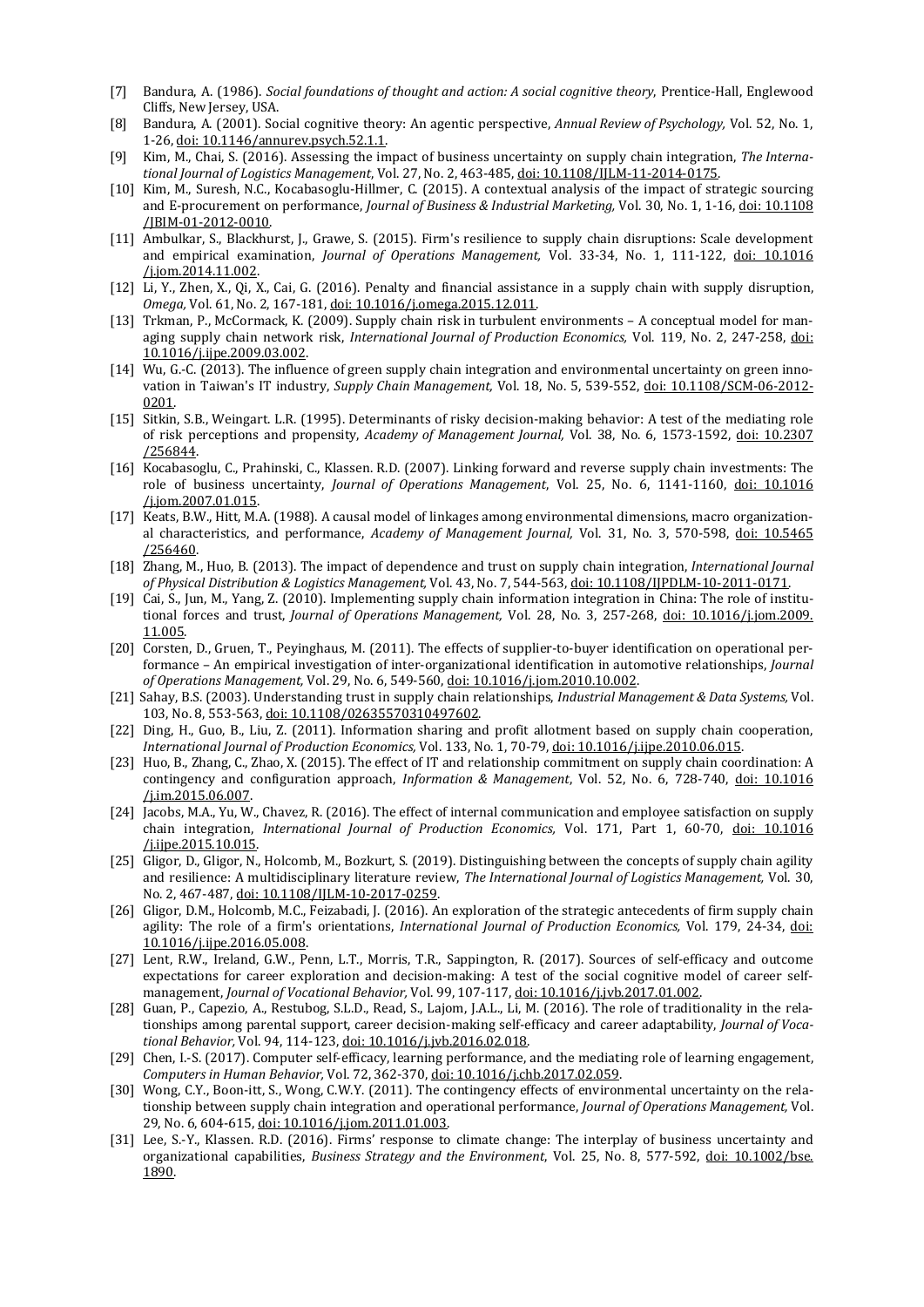- [32] Chen, C.C., Greene, P.G., Crick, A. (1998). Does entrepreneurial self-efficacy distinguish entrepreneurs from managers?, *Journal of Business Venturing,* Vol. 13, No. 4, 295-316[, doi: 10.1016/S0883-9026\(97\)00029-3.](https://doi.org/10.1016/S0883-9026(97)00029-3)
- [33] Krueger, N., Dickson. P.R. (1994). How believing in ourselves increases risk taking: Perceived self-efficacy and opportunity recognition, *Decision Sciences,* Vol. 25, No. 3, 385-400.
- [34] Wei, H.-L., Wong, C.W.Y., Lai, K.-H. (2012). Linking inter-organizational trust with logistics information integration and partner cooperation under environmental uncertainty, *International Journal of Production Economics,* Vol. 139, No. 2, 642-653[, doi: 10.1016/j.ijpe.2012.05.036.](https://doi.org/10.1016/j.ijpe.2012.05.036)
- [35] Lai, K.-H., Bao, Y., Li, X. (2008). Channel relationship and business uncertainty: Evidence from the Hong Kong market, *Industrial Marketing Management,* Vol. 37, No. 6, 713-724[, doi: 10.1016/j.indmarman.2007.05.017.](https://doi.org/10.1016/j.indmarman.2007.05.017)
- [36] Wang, L., Yeung, J.H.Y., Zhang, M. (2011). The impact of trust and contract on innovation performance: The moderating role of environmental uncertainty, *International Journal of Production Economics*, Vol. 134, No. 1, 114- 122, [doi: 10.1016/j.ijpe.2011.06.006.](https://doi.org/10.1016/j.ijpe.2011.06.006)
- [37] Fynes, B., de Búrca, S., Marshall, D. (2004). Environmental uncertainty, supply chain relationship quality and performance, *Journal of Purchasing and Supply Management,* Vol. 10, No, 4-5, 179-190, [doi: 10.1016/j.pursup.](https://doi.org/10.1016/j.pursup.2004.11.003) [2004.11.003.](https://doi.org/10.1016/j.pursup.2004.11.003)
- [38] Sharfman, M.P., Shaft, T.M., Anex. R.P. (2009). The road to cooperative supply-chain environmental management: Trust and uncertainty among pro-active firms, *Business Strategy and the Environment,* Vol. 18, No. 1, 1-13, [doi:](https://doi.org/10.1002/bse.580)  [10.1002/bse.580.](https://doi.org/10.1002/bse.580)
- [39] Ellis, S.C., Henry, R.M., Shockley, J. (2010). Buyer perceptions of supply disruption risk: A behavioral view and empirical assessment*, Journal of Operations Management,* Vol. 28, No. 1, 34-46[, doi: 10.1016/j.jom.2009.07.002.](https://doi.org/10.1016/j.jom.2009.07.002)
- [40] Ghosh, D., Ray, M.R. (1997). Risk, ambiguity, and decision choice: Some additional evidence, *Decision Sciences,* Vol. 28, No. 1, 81-104[, doi: 10.1111/j.1540-5915.1997.tb01303.x.](https://doi.org/10.1111/j.1540-5915.1997.tb01303.x)
- [41] Christopher, M., Lee, H. (2004). Mitigating supply chain risk through improved confidence, *International Journal of Physical Distribution & Logistics Management,* Vol. 34, No. 5, 388-396, [doi: 10.1108/09600030410545436.](https://doi.org/10.1108/09600030410545436)
- [42] Jüttner, U. (2005). Supply chain risk management: Understanding the business requirements from a practitioner perspective, *The International Journal of Logistics Management*, Vol. 16, No. 1, 120-141, [doi: 10.1108/09574090](https://doi.org/10.1108/09574090510617385) [510617385.](https://doi.org/10.1108/09574090510617385)
- [43] Wiengarten, F., Humphreys, P., Gimenez, C., McIvor, R. (2016). Risk, risk management practices, and the success of supply chain integration, *International Journal of Production Economics,* Vol. 171, Part 3, 361-370, [doi:](https://doi.org/10.1016/j.ijpe.2015.03.020)  [10.1016/j.ijpe.2015.03.020.](https://doi.org/10.1016/j.ijpe.2015.03.020)
- [44] Li, G., Fan, H., Lee, P.K.C., Cheng, T.C.E. (2015). Joint supply chain risk management: An agency and collaboration perspective, *International Journal of Production Economics,* Vol. 164, 83-94[, doi: 10.1016/j.ijpe.2015.02.021.](https://doi.org/10.1016/j.ijpe.2015.02.021)
- [45] Ritchie, B., Brindley, C. (2007). Supply chain risk management and performance: A guiding framework for future development, *International Journal of Operations & Production Management,* Vol. 27, No. 3, 303-322, [doi:](https://doi.org/10.1108/01443570710725563)  [10.1108/01443570710725563.](https://doi.org/10.1108/01443570710725563)
- [46] Blos, M.F., Quaddus, M., Wee, H.M., Watanabe, K. (2009). Supply chain risk management (SCRM): A case study on the automotive and electronic industries in Brazil, *Supply Chain Management,* Vol. 14, No. 4, 247-252, [doi:](https://doi.org/10.1108/13598540910970072)  [10.1108/13598540910970072.](https://doi.org/10.1108/13598540910970072)
- [47] Boyd, N.G., Vozikis. G.S. (1994). The influence of self-efficacy on the development of entrepreneurial intentions and actions, *Entrepreneurship Theory and Practice,* Vol. 18, No. 4, 63-77, [doi: 10.1177/104225879401800404.](https://doi.org/10.1177/104225879401800404)
- [48] Wilson, F., Kickul, J., Marlino, D. (2007). Gender, entrepreneurial self-efficacy, and entrepreneurial career intentions: Implications for entrepreneurship education, *Entrepreneurship Theory and Practice,* Vol. 31, No. 3, 387- 406, [doi: 10.1111/j.1540-6520.2007.00179.x.](https://doi.org/10.1111/j.1540-6520.2007.00179.x)
- [49] Chau, P.Y. (2001). Influence of computer attitude and self-efficacy on IT usage behavior, *Journal of Organizational and End User Computing,* Vol. 13, No. 1, 26-33[, doi: 10.4018/joeuc.2001010103.](https://doi.org/10.4018/joeuc.2001010103)
- [50] Locke, E.A., Frederick, E., Lee, C., Bobko, P. (1984). Effect of self-efficacy, goals, and task strategies on task performance, *Journal of Applied Psychology,* Vol. 69, No. 2, 241-251[, doi: 10.1037/0021-9010.69.2.241.](https://doi.org/10.1037/0021-9010.69.2.241)
- [51] Tierney, P., Farmer, S.M. (2002). Creative self-efficacy: Its potential antecedents and relationship to creative performance, *Academy of Management Journal,* Vol. 45, No. 6, 1137-1148[, doi: 10.5465/3069429.](https://doi.org/10.5465/3069429)
- [52] Hsia, J.-W., Chang, C.-C., Tseng, A.-H. (2014). Effects of individuals' locus of control and computer self-efficacy on their e-learning acceptance in high-tech companies, *Behaviour & Information Technology,* Vol. 33, No. 1, 51-64, [doi: 10.1080/0144929X.2012.702284.](https://doi.org/10.1080/0144929X.2012.702284)
- [53] Handfield, R.B., Bechtel, C. (2002). The role of trust and relationship structure in improving supply chain responsiveness, *Industrial Marketing Management*, Vol. 31, No. 4, 367-382, [doi: 10.1016/S0019-8501\(01\)00169-9.](https://doi.org/10.1016/S0019-8501(01)00169-9)
- [54] Khan, K.A., Pillania, R.K. (2008). Strategic sourcing for supply chain agility and firms' performance: A study of Indian manufacturing sector, *Management Decision,* Vol. 46, No. 10, 1508-1530, [doi: 10.1108/002517408109](https://doi.org/10.1108/00251740810920010) [20010.](https://doi.org/10.1108/00251740810920010)
- [55] Agarwal, A., Shankar, R., Tiwari, M.K. (2007). Modeling agility of supply chain, *Industrial Marketing Management.* Vol. 36, No. 4, 443-457[, doi: 10.1016/j.indmarman.2005.12.004.](https://doi.org/10.1016/j.indmarman.2005.12.004)
- [56] Krishnan, R., Martin, X., Noorderhaven, N.G. (2006). When does trust matter to alliance performance?, *Academy of Management Journal*, Vol. 49, No. 5, 894-917, [doi: 10.5465/amj.2006.22798171.](https://doi.org/10.5465/amj.2006.22798171)
- [57] Arranz, N., de Arroyabe. J.C.F. (2012). Effect of formal contracts, relational norms and trust on performance of joint research and development projects, *British Journal of Management,* Vol. 23, No. 4, 575-588, [doi: 10.1111](https://doi.org/10.1111/j.1467-8551.2011.00791.x) [/j.1467-8551.2011.00791.x.](https://doi.org/10.1111/j.1467-8551.2011.00791.x)
- [58] Capaldo, A., Giannoccaro, I. (2015). How does trust affect performance in the supply chain? The moderating role of interdependence, *International Journal of Production Economics,* Vol. 166, 36-49, [doi: 10.1016/j.ijpe.](https://doi.org/10.1016/j.ijpe.2015.04.008) [2015.04.008.](https://doi.org/10.1016/j.ijpe.2015.04.008)